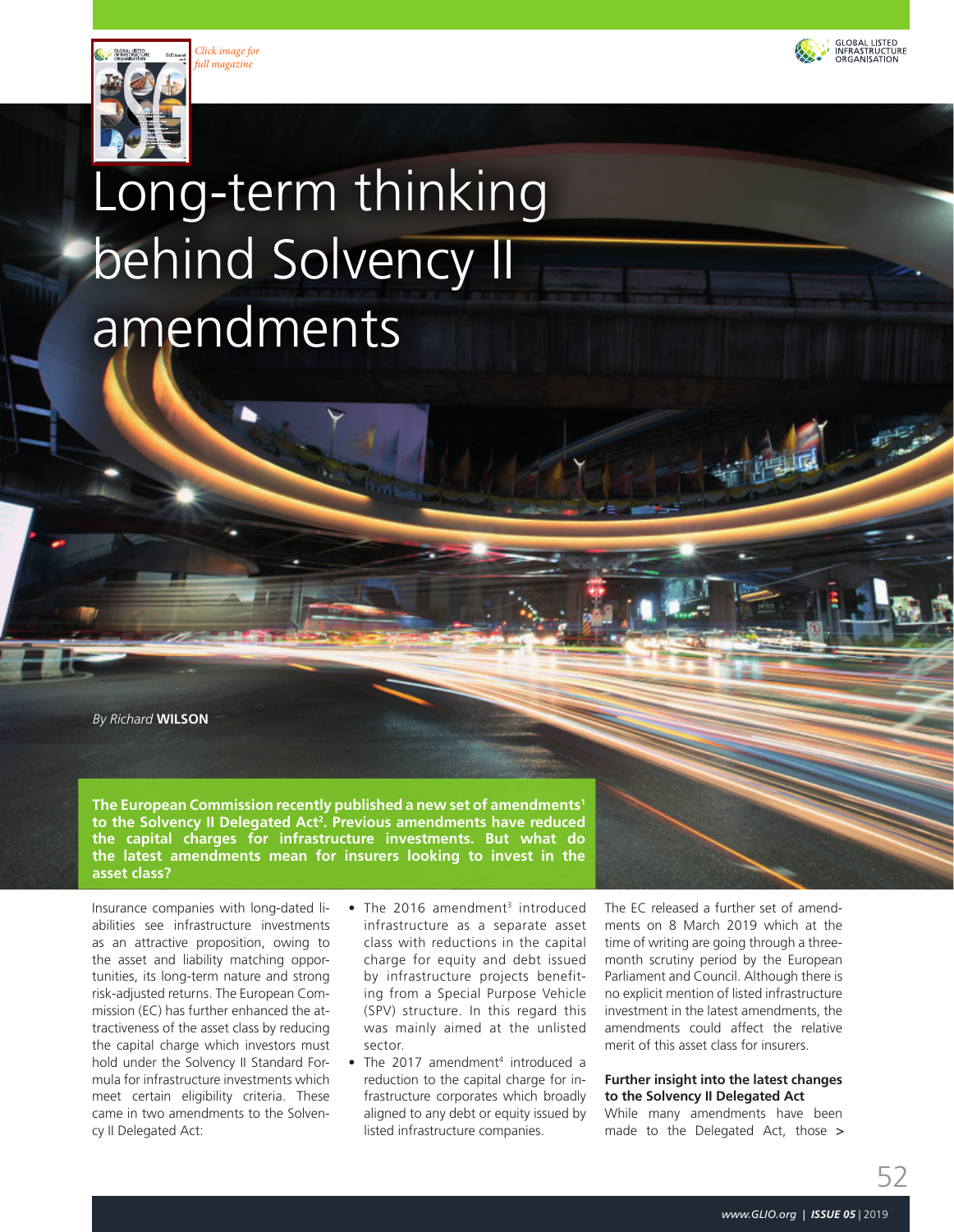

most likely to affect listed infrastructure investment are as follows:

GLOBAL LISTED<br>INFRASTRUCTURE<br>ORGANISATION

- **• Long-term equity investment**  The European Commission (EC) has created a new class of "long-term equity investment" which allows an insurer to apply a 22% equity risk capital charge, as opposed to the standard 39% (plus symmetric adjustment) equity risk capital charge for Type 1 (i.e. listed) equities. The insurers must demonstrate that these equities are adequately segregated from the rest of their investment portfolio and the average holding period of the long-term equity portfolio must exceed five years.
- **• Unrated debt** Previously the capital charges for unrated debt were relatively high. The commission has allowed some unrated debt to be given a lower capital charge if certain qualifying criteria are met. The documentation explicitly does not allow this lower charge to be applied to investments in infrastructure.
- **• Regional Governments and Local Authorities** – The amendments to the Solvency II Delegated Act define a prescribed list of regional and local authorities. If debt is guaranteed by one of these authorities then the debt will receive a 0% spread risk capital charge, whilst if the authority is not on the list then the debt could be eligible for a lower capital charge depending on credit quality. As infrastructure debt is often backed by governments, it may be a good candidate to receive these lower charges.

# **What is the effect of these changes on listed infrastructure?**

While the previous amendments directly targeted infrastructure, the EC have stated the intention of these amendments is to encourage more investment into the small and medium enterprise sector. There will however be both indirect and direct effects on the relative attractiveness of listed infrastructure given these changes. The changes will affect both listed infrastructure debt and equity.

#### **Long-term equity investment**

The new long-term equity asset class allows insurers who can demonstratively hold a portfolio of equities for a substantial amount of time to benefit from a reduction to their equity risk capital under the Solvency II Standard Formula. This new class can be applied to both private and listed equities and does not exclude equities that conform with the infrastructure project and corporate criteria.

The rules appear to be geared towards insurers buying and holding the equities themselves rather than using funds structures. Given the long-term nature of infrastructure, listed infrastructure investments could be a prime candidate to form part of the long-term equity portfolio alongside other equity investments linked to real assets such as real estate.

The rules regarding qualifying for the reduced long-term equity investment capital charge are stringent and, as insurers often hold equities as risk assets, it is not yet clear whether this new category will lead to an increase in equity investment by insurers operating under Solvency II.

#### **Unrated debt**

The new lower charge on unrated debt is explicitly not applicable to infrastructure investments and like infrastructure debt, private debt carries a substantial illiquidity premium. Given the new lower charge, insurers may look to unlisted debt as an alternative to listed infrastructure debt, believing it provides greater diversification from liquid assets. This could particularly be the case if the demand for infrastructure continues and leads to higher prices in the sector.

The capital charge that can be applied to the unrated debt will depend on the spread of the individual debt asset. Upon qualification, the spread risk capital charge may be reduced to the equivalent of either that applied to a corporate bond or loan of credit quality step (CQS) 2 (A-rated) or CQS 3 (BBB-rated) depending on the spread. Chart 1. below shows that as a result the spread risk capital charge for private debt would move towards the spread risk capital charge for debt investments in infrastructure corporates.

At current spreads, it seems unlikely that many loans will qualify for the A-rating capital charge5 , whilst the reduction is less severe for those qualifying for the BBB rating. Capital requirements are therefore unlikely to be a primary driver in a movement from listed infrastructure to private debt with availability, diversification benefit and performance likely to continue to hold significant importance with investors.

**Chart 1: Spread risk according to Solvency II standard formula**